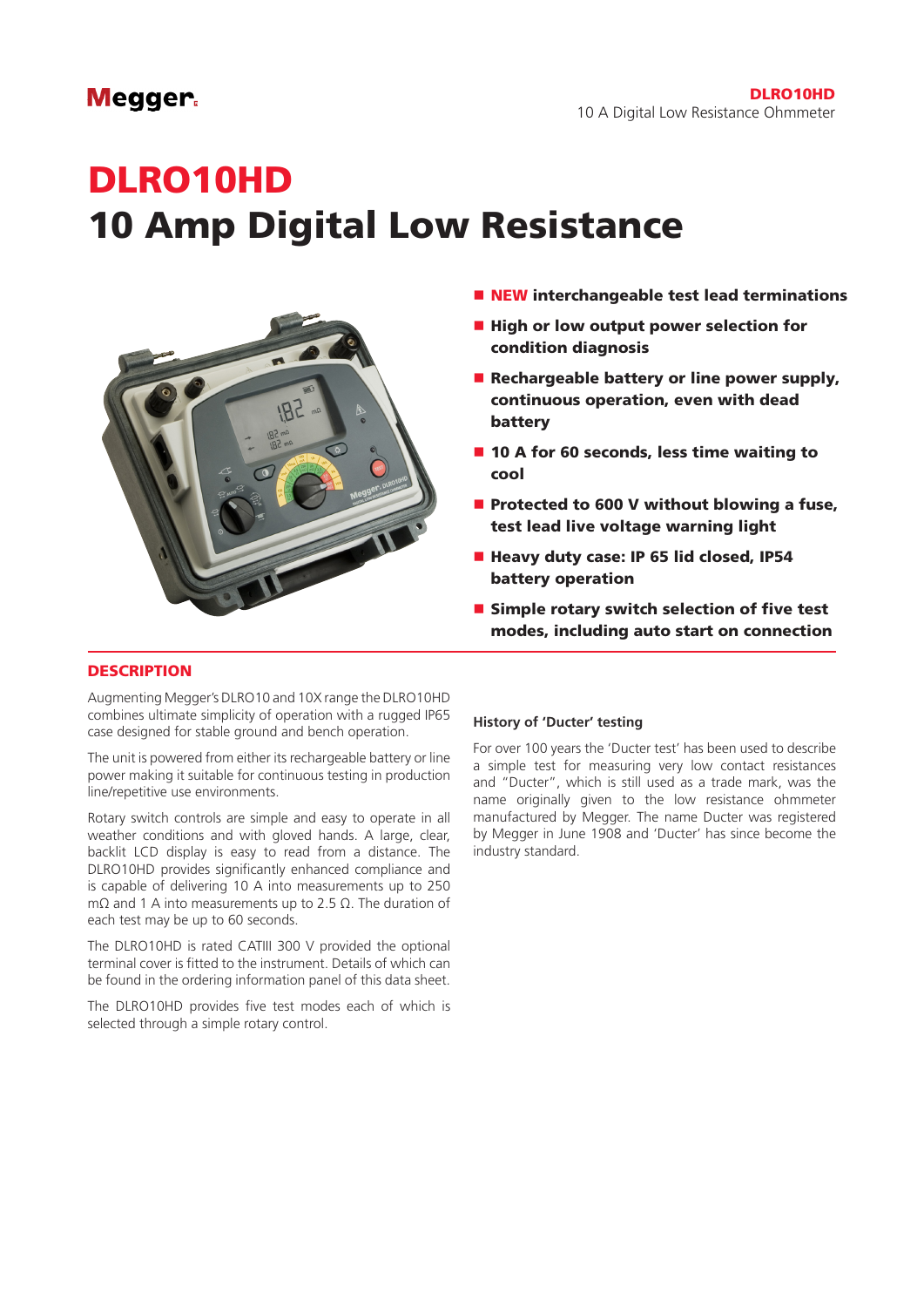# **Megger**

## DLRO10HD

10 A Digital Low Resistance Ohmmeter

#### ADDITONAL FEATURES AND BENEFITS

- Rugged case well suited to transportation with shoulder strap and lead set pouch
- $\blacksquare$  Removable lid facilitates easy test lead connection
- Operational ingress protection is IP 54 (battery power only) ensuring protection from the elements
- 7Ah lead acid battery provides extended operation and can be charged whilst operating from line power
- $\blacksquare$  Rotary mode switch with bidirectional (current reversal with averaging cancels thermal EMFs), unidirectional, automatic, continuous and inductive modes
- $\blacksquare$  Large, clear LCD display with backlight and contrast adjustment
- $\blacksquare$  Auto power off function conserves battery

# **APPLICATIONS**

The DLRO10HD measures low resistance values in applications ranging from railways and aircraft to resistance of components in industry.

Any metallic joint can be measured but users must be aware of measurement limitations depending on application. For example, if a cable manufacturer plans to make resistive measurements on a thin wire, a low test current should be selected to prevent heating the wire thereby changing its resistance

Measurements on electric motors and generators will be inductive and require the user to understand the inductive mode and charging process before a correct result is achieved.

The DLRO10HD is well suited to measuring thick conductors, bonds and quality of welding because of its 10 A range for resistance values up to 250 mΩ.

Electromagnetic noise induced into the leads can interfere with a reading. A noise symbol alerts the user and prevents a measurement when the instrument detects noise above its threshold.

When dissimilar metals are joined a thermocouple effect is created. Users should select a bidirectional mode to ensure cancellation of this effect. The instrument measures with current flowing in both directions and averages the result.

Normal mode is initiated by pressing the 'Test' button after connecting the test leads to the unit under test. Continuity of all four connections is checked. Current is applied in both forward and reverse direction following which measurement is displayed.

Automatic mode is started as soon as the probes make contact. Forward and reverse current measurements are made and the average value is displayed. This mode is ideal when working with handspikes. Each time the probes are removed and reconnected to the load a new test will be performed without the need to press the test button.

#### TEST modes

Automatic unidirectional mode applies current in one direction only to speed up the measurement process.

However thermal EMF resulting from dissimilar metal bonds can cause lower accuracy. Test starts automatically when probes are connected.

Continuous mode allows repeated measurements to be made on the same sample. Simply connect the test leads and press the test button. The measurement is updated every three seconds until the circuit is broken.

Inductive mode is selected when measuring resistance on, for example, motors and generators. When measuring inductive loads it is necessary to wait for the voltage to stabilise as the inductive element is charged. Test leads are firmly connected to the device under test and the 'Test' button pressed. The instrument will pass the selected current through the sample continuously in one direction only and take repetitive readings that will gradually decrease to the true value as the voltage stabilises. The operator decides when the result is stable and presses the 'Test' button to terminate the test

#### ELECTRICAL SPECIFICATIONS

#### **Resistance/Current Ranges**

The green resistance ranges on the keypad indicate low output power (<0.25 W) outputs. Red ranges indicate higher 2.5 W (1 A) and 25 W (10 A) power outputs.

#### **Resolution and Accuracy**

Test current accuracy  $\pm 10\%$ 

Voltmeter input impedance >200 kΩ

Maximum lead resistance at 10 A <100 mΩ

| Test<br>current | Resistance<br>range  | Resolution<br>(as displayed) | accuracy*<br>Basic                | Full<br>scale<br>voltage | power<br>output<br>Max. |
|-----------------|----------------------|------------------------------|-----------------------------------|--------------------------|-------------------------|
| 100 µA          | $0 - 2.5 k\Omega$    | $0.1 \Omega$                 | ±0.2%<br>$±200$ m $\Omega$        | 25 mV                    | 25 µW                   |
| 100 µA          | $0 - 250 \Omega$     | $0.01 \Omega$                | ±0.2%<br>$\pm 20 \text{ m}\Omega$ | 25 mV                    | $2.5 \mu W$             |
| 1 <sub>mA</sub> | $0 - 25 \Omega$      | 1 m $\Omega$                 | ±0.2%<br>$\pm 2$ m $\Omega$       | 25 mV                    | $25 \mu W$              |
| 10 mA           | $0 - 2.5 \Omega$     | $0.1 \text{ m}\Omega$        | ±0.2%<br>$±200 \mu\Omega$         | 25mV                     | 250 µW                  |
| 100 mA          | $0 - 250$ m $\Omega$ | $0.01 \text{ m}\Omega$       | ±0.2%<br>$±20 \mu\Omega$          | 25 mV                    | $2.5$ mW                |
| 1 A             | $0 - 25$ m $\Omega$  | 1 $\mu\Omega$                | ±0.2%<br>$\pm 2 \mu \Omega$       | 25 mV                    | 25 mW                   |
| 10 A            | $0 - 2.5$ m $\Omega$ | $0.1 \mu\Omega$              | ±0.2%<br>$\pm 0.2 \mu\Omega$      | 25 mV                    | 0.25W                   |
| $1 A^{**}$      | $0 - 2.5 \Omega$     | $0.1 \text{ m}\Omega$        | ±0.2%<br>$\pm 200 \mu\Omega$      | 2.5V                     | 2.5 W                   |
| $10A**$         | $0 - 250$ m $\Omega$ | $0.01 \text{ m}\Omega$       | ±0.2%<br>$±50 \mu\Omega$          | 2.5V                     | 25 W                    |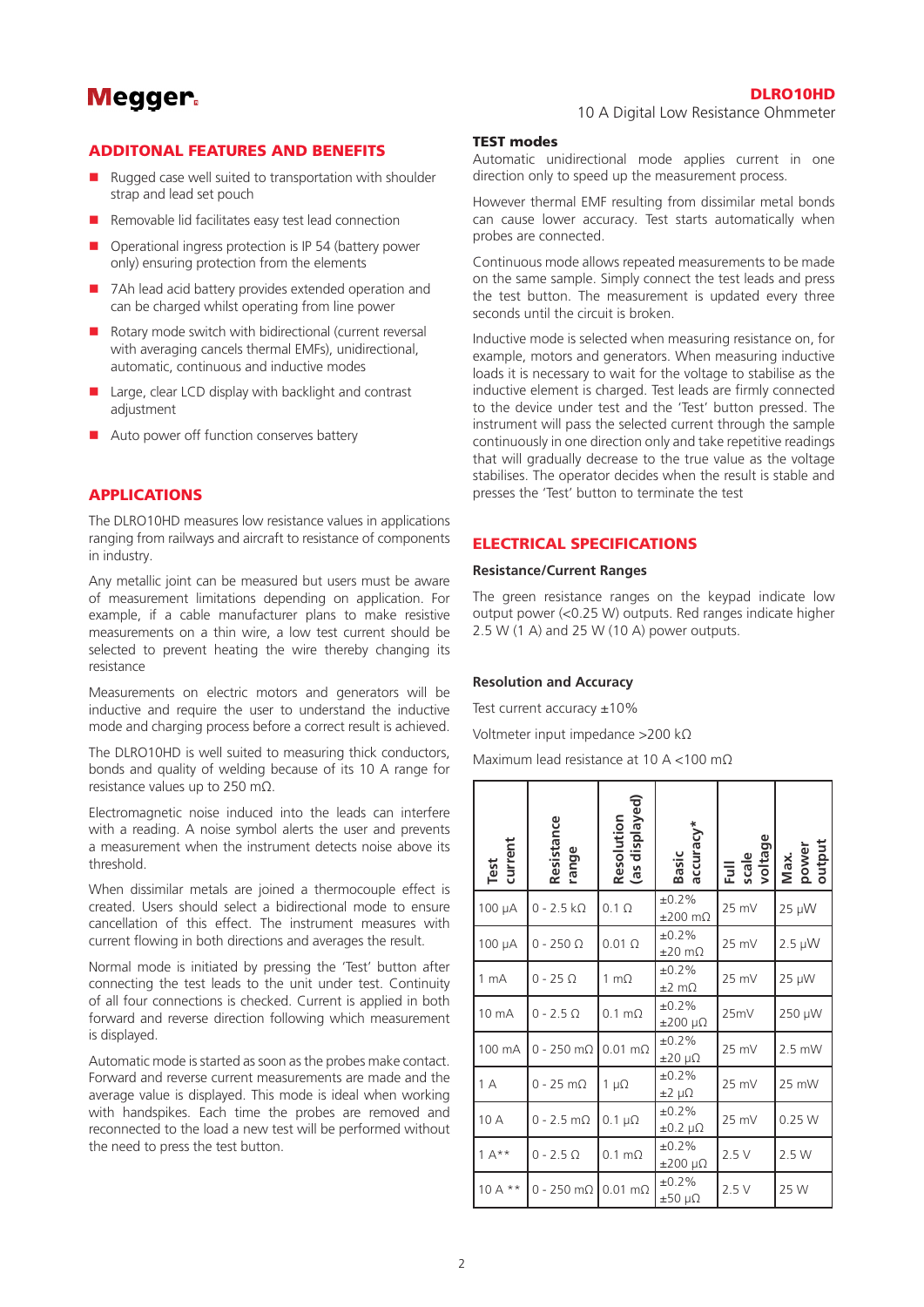# **Megger**

DLRO10HD

10 A Digital Low Resistance Ohmmeter

\* Basic accuracy stated assumes forward and reverse measurements.

\*\* Higher 2.5 W (1 A) and 25 W (10 A) power outputs (G shows).

Inductive mode or undirectional mode will introduce an undefined error if an external EMF is present.

**Temperature coefficient** < 0.01% per ºC, from 5 ºC to

Basic accuracy at reference conditions.

## GENERAL SPECIFICATIONS

|                             | <b>Temperature coefficient</b> $\leq 0.01\%$ per °C, from 5 °C to<br>40 °C |  |  |
|-----------------------------|----------------------------------------------------------------------------|--|--|
| <b>Maximum altitude</b>     | 2000 m $(6562 \text{ ft})$ to full safety<br>specifications                |  |  |
| Display size/type           | Main 5 digit + 2 x 5 digit<br>secondary displays                           |  |  |
| <b>Battery type</b>         | 6 V, 7Ah sealed lead acid                                                  |  |  |
| Voltage input range         | 100 - 240 V 50 / 60 Hz 90 VA                                               |  |  |
| <b>Charge time</b>          | 8 hours                                                                    |  |  |
| <b>Backlight</b>            | LED backlight                                                              |  |  |
| <b>Battery life</b>         | >1000 Auto (3 sec) tests                                                   |  |  |
| Auto power down             | 300s                                                                       |  |  |
| <b>Mode selection</b>       | Rotary switch                                                              |  |  |
| <b>Range selection</b>      | Rotary switch                                                              |  |  |
| Weight                      | 6.7 kg                                                                     |  |  |
| <b>Case dimensions</b>      | L315 mm x W285 mm x<br>H181 mm                                             |  |  |
| <b>Pouch for test leads</b> | Yes (lid mounted)                                                          |  |  |
| <b>Test leads</b>           | DH4C lead set                                                              |  |  |
| IP rating                   | IP65 case closed,<br>IP54 battery<br>operation                             |  |  |

#### **Safety rating**

In accordance with IEC61010-1, CATIII 300V when used with optional terminal cover (details in ordering information)

#### **Operating temperature and humidity**

 $-10$  °C to  $+50$  °C (14 °F to 122 °F) <90% RH

**Reference condition**s 20 °C ±3 °C

**Storage temperature and humidity**

-25 °C to +60 °C, <90% RH

#### **EMC**

In accordance with IEC61326-1 (Heavy industrial)

#### **Noise rejection**

Less than 1% ±20 digits additional error with 100 mV peak 50/60 Hz. on the potential leads. Warning will show if hum or noise exceeds this level.

#### **Maximum lead resistance**

100 mΩ total for 10 A operation irrespective of battery condition.

# OPTIONAL TERMINAL COVER



The CATIII 300 V rating on the DLRO10HD is only valid when the instrument is fitted with the optional terminal cover to provide the required creepage and clearances at the instrument terminals. Although the terminal cover may be used with any test leads, only the Megger DH4,

DH5 and DP1-C duplex handspikes, and KC2-C insulated kelvin clips have suitable probe insulation to comply with the requirements of IEC61010-1 and the CATIII 300 V rating.



## SUPPLIED LEADSET OPTIONS



DLRO10HD



+ DH4-C probe 1.5 m leads



+ KC1 Kelvin clip 3 m leads

+ No test leads supplied